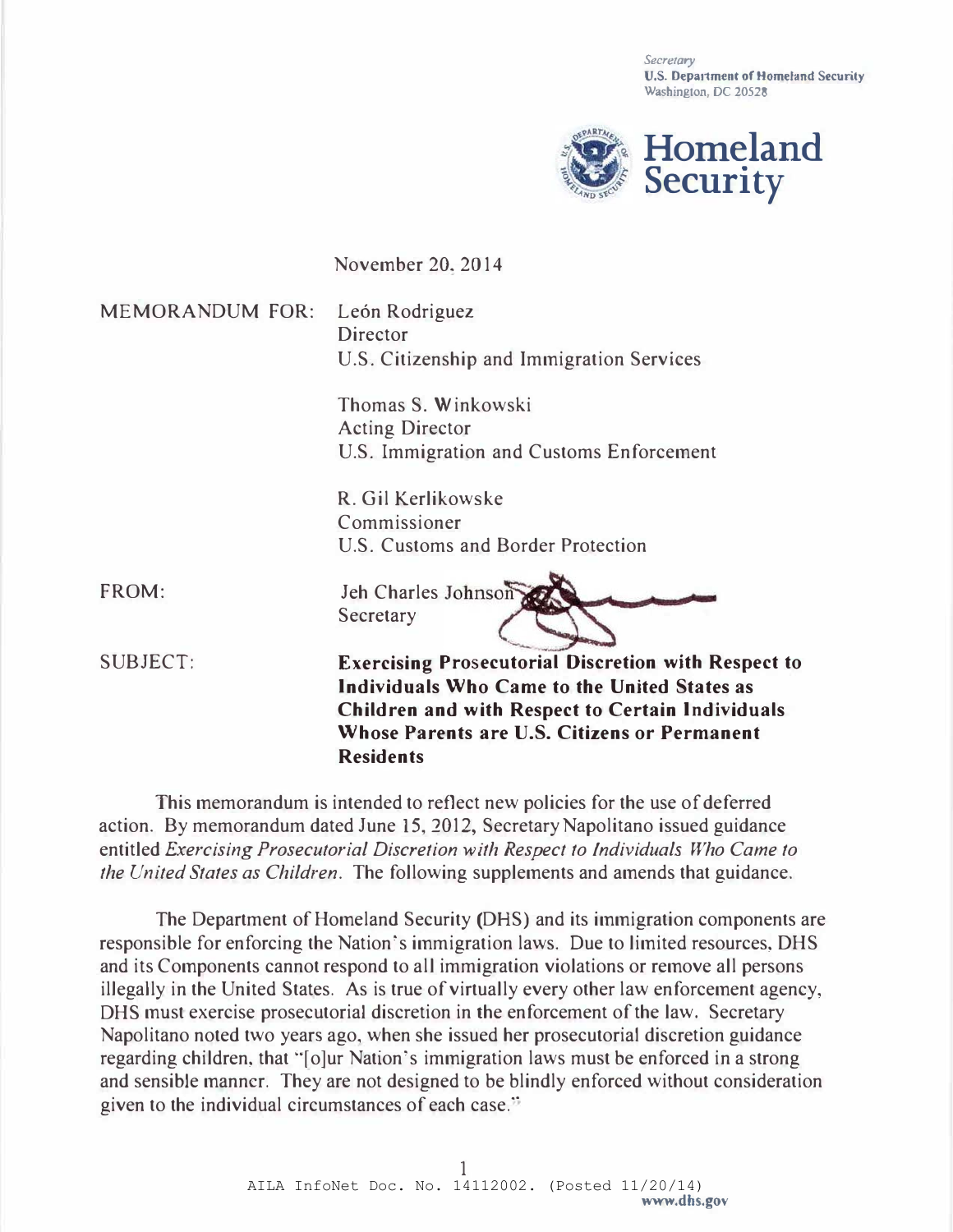Deferred action is a long-standing administrative mechanism dating back decades, by which the Secretary of Homeland Security may defer the removal of an undocumented immigrant for a period of time.<sup>1</sup> A form of administrative relief similar to deferred action, known then as "indefinite voluntary departure," was originally authorized by the Reagan and Bush Administrations to defer the deportations of an estimated 1.5 million undocumented spouses and minor children who did not qualify for legalization under the Immigration Reform and Control Act of 1986. Known as the "Family Fairness" program, the policy was specifically implemented to promote the humane enforcement of the law and ensure family unity.

Deferred action is a form of prosecutorial discretion by which the Secretary deprioritizes an individual's case for humanitarian reasons, administrative convenience, or in the interest of the Department's overall enforcement mission. As an act of prosecutorial discretion, deferred action is legally available so long as it is granted on a case-by-case basis, and it may be terminated at any time at the agency's discretion. Deferred action does not confer any fonn of legal status in this country, much less citizenship; it simply means that, for a specified period of time, an individual is permitted to be lawfully present in the United States. Nor can deferred action itself lead to a green card. Although deferred action is not expressly conferred by statute, the practice is referenced and therefore endorsed by implication in several federal statutes.<sup>2</sup>

Historically, deferred action has been used on behalf of particular individuals, and on a case-by-case basis, for classes of unlawfully present individuals, such as the spouses and minor children of certain legalized immigrants, widows of U.S. citizens, or victims of trafficking and domestic violence.<sup>3</sup> Most recently, beginning in 2012, Secretary Napolitano issued guidance for case-by-case deferred action with respect to those who came to the United States as children, commonly referred to as ·'OACA."

<sup>&</sup>lt;sup>1</sup> Deferred action, in one form or another, dates back to at least the 1960s. "Deferred action" per se dates back at least as far as 1975. See. Immigration and Naturalization Service, Operation Instructions § 103.1(a)(1)(ii) (1975).

<sup>&</sup>lt;sup>2</sup> INA § 204(a)(1)(D)(i)(ll), (IV) (Violence Against Women Act (VAWA) self-petitioners not in removal proceedings are "eligible for deferred action and employment authorization"); INA § 237(d)(2) (DHS may grant stay of removal to applicants for T or U visas but that denial of a stay request 'shall not preclude the alien from applying for ... deferred action"); REAL ID Act of 2005 § 202(c)(2)(B)(viii), Pub. L. 109-13 (requiring states to examine documentary evidence of lawful status for driver's license eligibility purposes, including "approved deferred action status"); National Defense Authorization Act for Fiscal Year 2004 § 1703(c) (d) Pub. L. 108-136 (spouse, parent or child of certain U.S. citizen who died as a result of honorable service may self-petition for permanent residence and "shall be eligible for deferred action, advance parole, and work authorization").

 $3$  In August 2001, the former-Immigration and Naturalization Service issued guidance providing deferred action to individuals who were eligible for the recently created U and T visas. Two years later, USCIS issued subsequent guidance, instructing its officers to use existing mechanisms like deferred action for certain U visa applicants facing potential removal. More recently, in June 2009, USCIS issued a memorandum providing deferred action to certain surviving spouses of deceased U.S. citizens and their children while Congress considered legislation to allow these individuals to qualify for permanent residence status.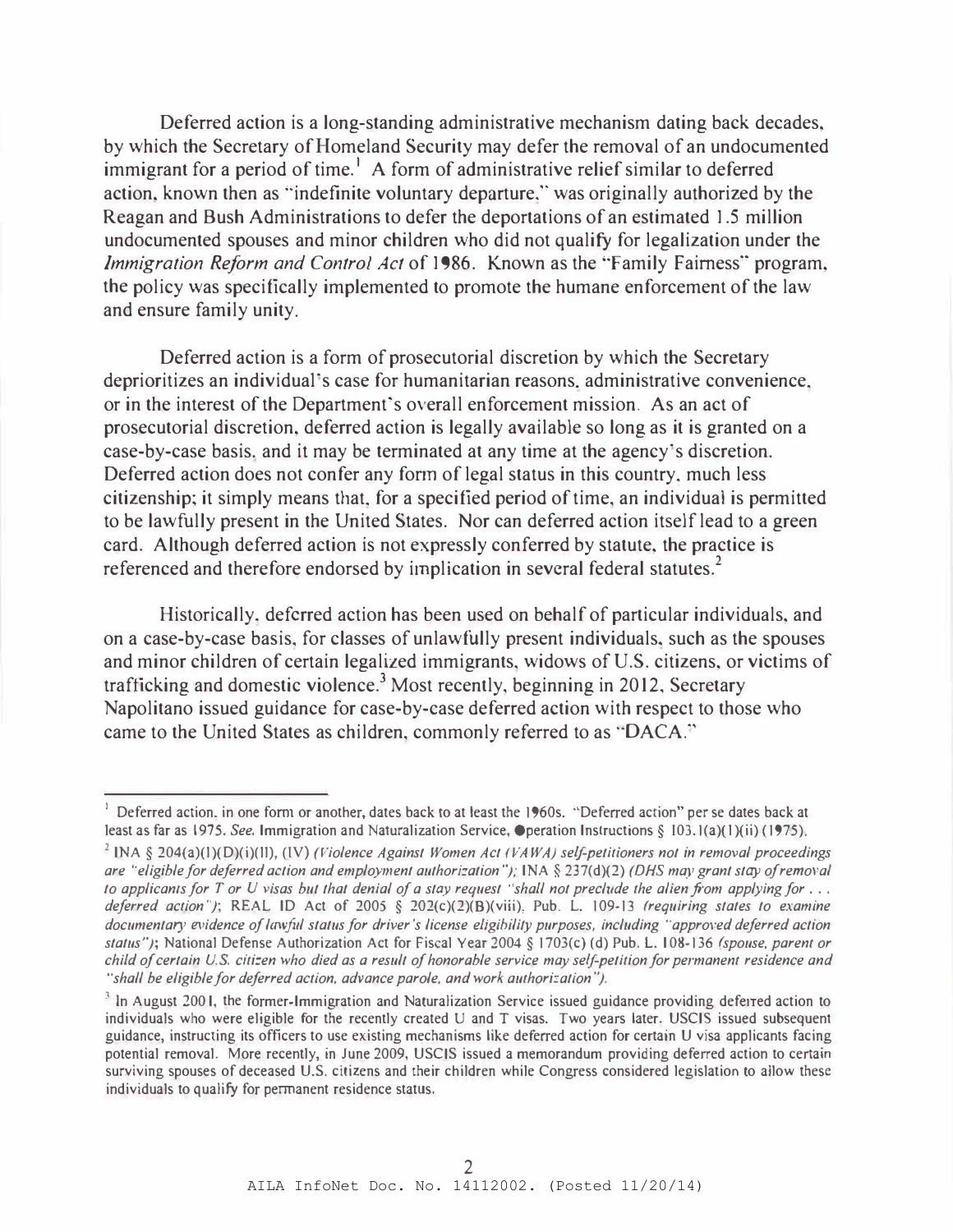By this memorandum, I am now expanding certain parameters of DACA and issuing guidance for case-by-case use of deferred action for those adults who have been in this country since January 1, 2010, are the parents of U.S. citizens or lawful permanent residents, and who are otherwise not enforcement priorities, as set forth in the November 20, 2014 Policies for the Apprehension. Detention and Removal of Undocumented Immigrants Memorandum.

The reality is that most individuals in the categories set forth below are hard-working people who have become integrated members of American society. Provided they do not commit serious crimes or otherwise become enforcement priorities, these people are extremely unlikely to be deported given this Department's limited enforcement resources-which must continue to be focused on those who represent threats to national security, public safety, and border security. Case-by-case exercises of deferred action for children and long-standing members of American society who are not enforcement priorities are in this Nation's security and economic interests and make common sense, because they encourage these people to come out of the shadows, submit to background checks, pay fees, apply for work authorization (which by separate authority I may grant), and be counted.

## A. Expanding DACA

DACA provides that those who were under the age of 31 on June 15, 2012, who entered the United States before June 15, 2007 (5 years prior) as children under the age of 16. and who meet specific educational and public safety criteria, are eligible for deferred action on a case-by-case basis. The initial DACA announcement of June 15, 2012 provided deferred action for a period of two years. On June 5, 2014, U.S. Citizenship and Immigration Services (USCIS) announced that DACA recipients could request to renew their deferred action for an additional two years.

In order to further effectuate this program, I hereby direct USCIS to expand DACA as follows:

Remove the age cap. DACA will apply to all otherwise eligible immigrants who entered the United States by the requisite adjusted entry date before the age of sixteen (16), regardless of how old they were in June 2012 or are today. The current age restriction excludes those who were older than 31 on the date of announcement (*i.e.*, those who were born before June 15, 1981). That restriction will no longer apply.

Extend DACA renewal and work authorization to three-years. The period for which DACA and the accompanying employment authorization is granted will be extended to three-year increments, rather than the current two-year increments. This change shall apply to all first-time applications as well as all applications for renewal effective November 24,2014. Beginning on that date, USCIS should issue all work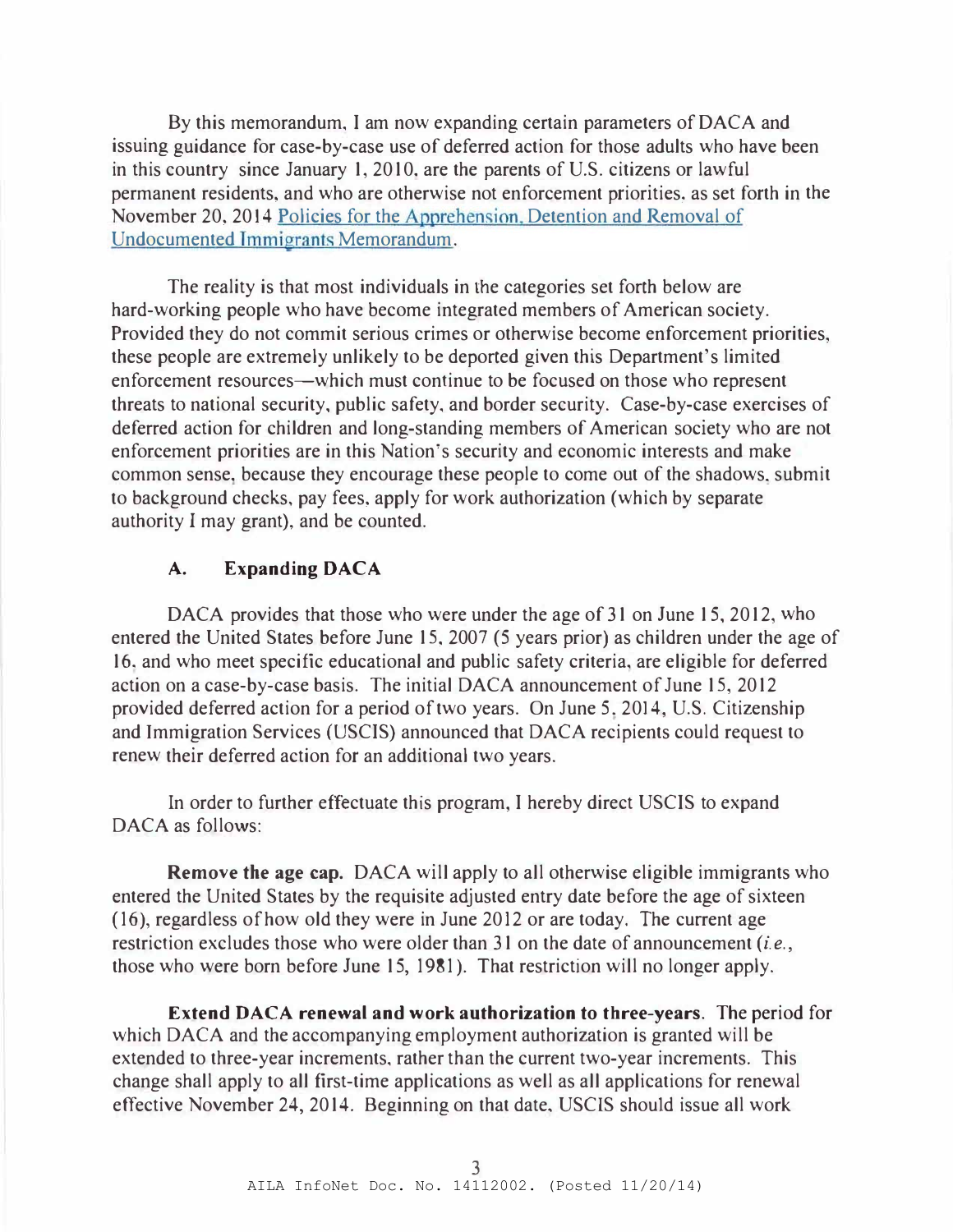authorization documents valid for three years, including to those individuals who have applied and are awaiting two-year work authorization documents based on the renewal of their DACA grants. USCIS should also consider means to extend those two-year renewals already issued to three years.

Adjust the date-of-entry requirement. In order to align the DACA program more closely with the other deferred action authorization outlined below, the eligibility cut-off date by which a DACA applicant must have been in the United States should be adjusted from June 15, 2007 to January 1, 2010.

USCIS should begin accepting applications under the new criteria from applicants no later than ninety (90) days from the date of this announcement.

## B. Expanding Deferred Action

I hereby direct USCIS to establish a process, similar to DACA, for exercising prosecutorial discretion through the use of deferred action, on a case-by-case basis, to those individuals who:

- have, on the date of this memorandum, a son or daughter who is a U.S. citizen or lawful permanent resident;
- have continuously resided in the United States since before January I, 2010;
- are physically present in the United States on the date of this memorandum, and at the time of making a request for consideration of deferred action with USCIS;
- have no lawful status on the date of this memorandum:
- are not an enforcement priority as reflected in the November 20, 2014 Policies for the Apprehension, Detention and Removal of Undocumented Immigrants Memorandum; and
- present no other factors that, in the exercise of discretion, makes the grant of deferred action inappropriate.

Applicants must file the requisite applications for deferred action pursuant to the new criteria described above. Applicants must also submit biometrics for USCIS to conduct background checks similar to the background check that is required for DACA applicants. Each person who applies for deferred action pursuant to the criteria above shall also be eligible to apply for work authorization for the period of deferred action, pursuant to my authority to grant such authorization reflected in section 274A(h)(3) of